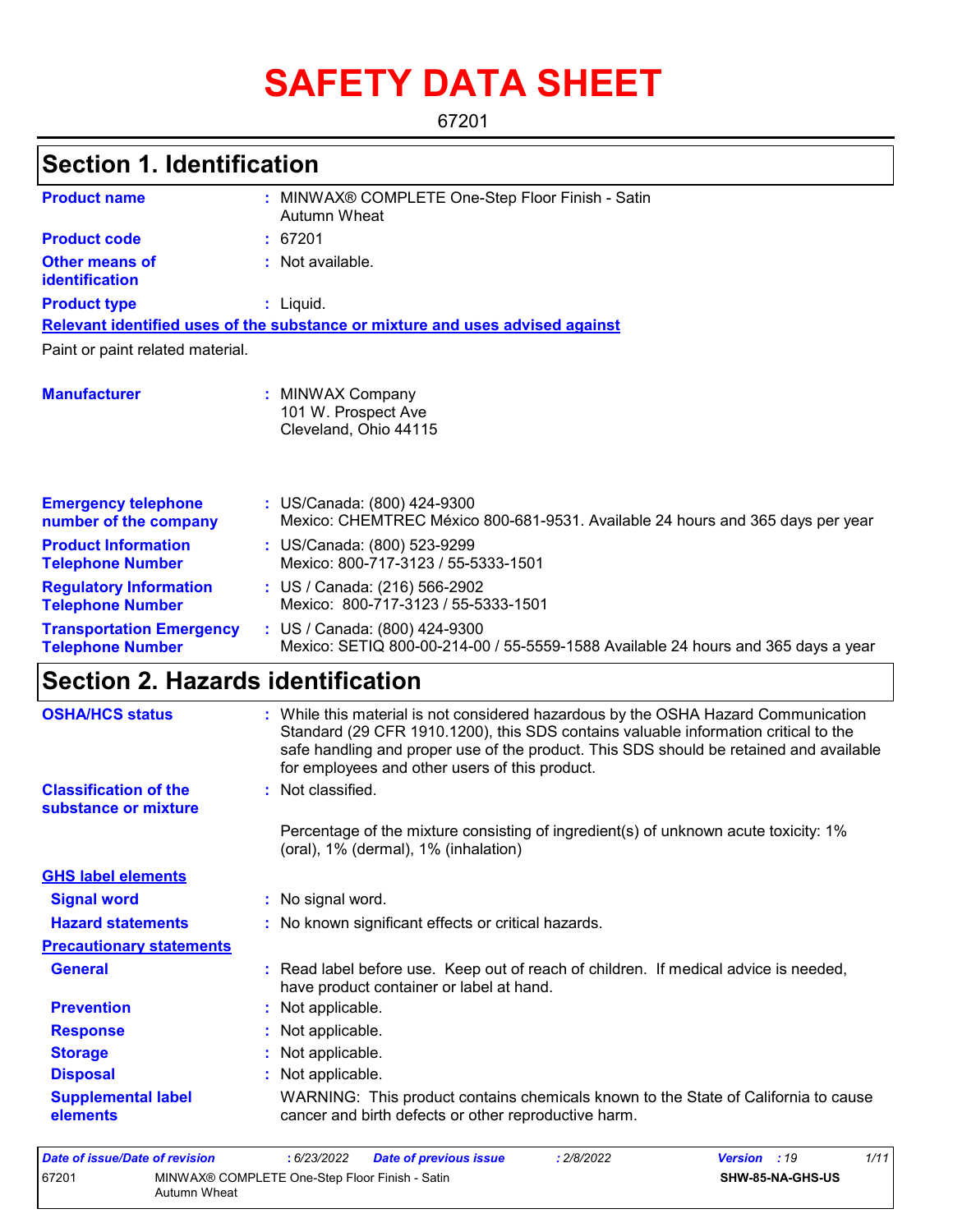### **Section 2. Hazards identification**

Please refer to the SDS for additional information. Keep out of reach of children. Do not transfer contents to other containers for storage.

**Hazards not otherwise classified**

## **Section 3. Composition/information on ingredients**

**:** None known.

| Substance/mixture                       | : Mixture        |
|-----------------------------------------|------------------|
| Other means of<br><b>identification</b> | : Not available. |

#### **CAS number/other identifiers**

| Ingredient name               | % by weight | <b>CAS number</b> |
|-------------------------------|-------------|-------------------|
| Propylene Glycol              | ≤10         | 57-55-6           |
| l Fumed Amorphous Silica      | ≤3          | 112945-52-5       |
| 2-Methoxymethylethoxypropanol | ′≤3         | 34590-94-8        |

Any concentration shown as a range is to protect confidentiality or is due to batch variation.

**There are no additional ingredients present which, within the current knowledge of the supplier and in the concentrations applicable, are classified and hence require reporting in this section.**

**Occupational exposure limits, if available, are listed in Section 8.**

### **Section 4. First aid measures**

#### **Description of necessary first aid measures**

| <b>Eye contact</b>  | : Immediately flush eyes with plenty of water, occasionally lifting the upper and lower<br>eyelids. Check for and remove any contact lenses. Get medical attention if irritation<br>occurs.                                                                    |
|---------------------|----------------------------------------------------------------------------------------------------------------------------------------------------------------------------------------------------------------------------------------------------------------|
| <b>Inhalation</b>   | : Remove victim to fresh air and keep at rest in a position comfortable for breathing. Get<br>medical attention if symptoms occur.                                                                                                                             |
| <b>Skin contact</b> | : Flush contaminated skin with plenty of water. Remove contaminated clothing and<br>shoes. Get medical attention if symptoms occur.                                                                                                                            |
| <b>Ingestion</b>    | : Wash out mouth with water. If material has been swallowed and the exposed person is<br>conscious, give small quantities of water to drink. Do not induce vomiting unless<br>directed to do so by medical personnel. Get medical attention if symptoms occur. |

|                                       | Most important symptoms/effects, acute and delayed                                                                             |
|---------------------------------------|--------------------------------------------------------------------------------------------------------------------------------|
| <b>Potential acute health effects</b> |                                                                                                                                |
| <b>Eye contact</b>                    | : No known significant effects or critical hazards.                                                                            |
| <b>Inhalation</b>                     | : No known significant effects or critical hazards.                                                                            |
| <b>Skin contact</b>                   | : No known significant effects or critical hazards.                                                                            |
| <b>Ingestion</b>                      | : No known significant effects or critical hazards.                                                                            |
| <b>Over-exposure signs/symptoms</b>   |                                                                                                                                |
| Eye contact                           | $:$ No specific data.                                                                                                          |
| <b>Inhalation</b>                     | : No specific data.                                                                                                            |
| <b>Skin contact</b>                   | : No specific data.                                                                                                            |
| <b>Ingestion</b>                      | $:$ No specific data.                                                                                                          |
|                                       | Indication of immediate medical attention and special treatment needed, if necessary                                           |
| <b>Notes to physician</b>             | : Treat symptomatically. Contact poison treatment specialist immediately if large<br>quantities have been ingested or inhaled. |
| Data of issue/Data of revision        | .6/22/2022<br>.2/9/2022<br>Data of province issue<br>V                                                                         |

#### *Date of issue/Date of revision* **:** *6/23/2022 Date of previous issue : 2/8/2022 Version : 19 2/11* 67201 MINWAX® COMPLETE One-Step Floor Finish - Satin Autumn Wheat **SHW-85-NA-GHS-US**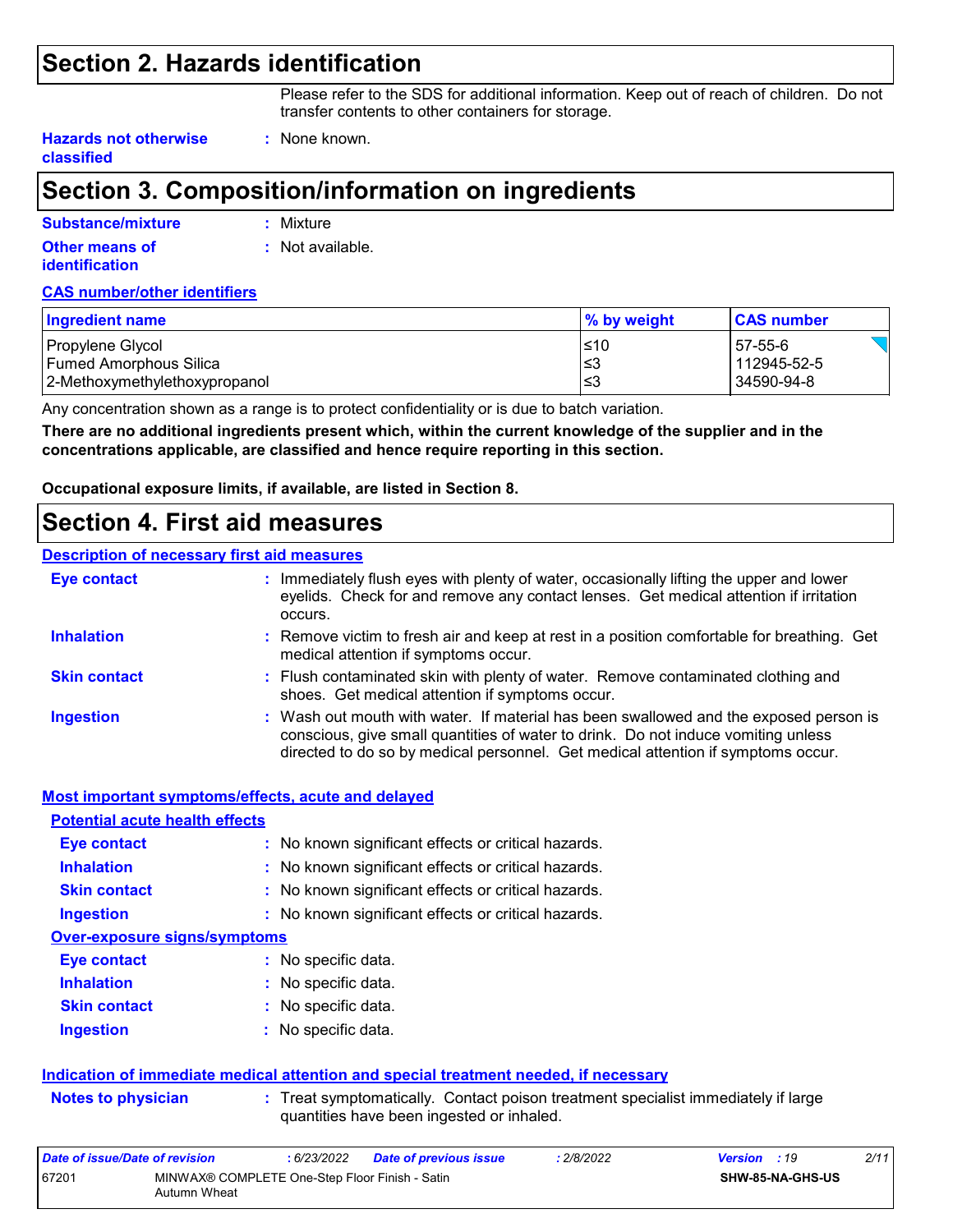## **Section 4. First aid measures**

**Specific treatments :** No specific treatment.

**Protection of first-aiders :** No action shall be taken involving any personal risk or without suitable training.

#### **See toxicological information (Section 11)**

| <b>Section 5. Fire-fighting measures</b>                 |                                                                                                                                                                                                     |
|----------------------------------------------------------|-----------------------------------------------------------------------------------------------------------------------------------------------------------------------------------------------------|
| <b>Extinguishing media</b>                               |                                                                                                                                                                                                     |
| <b>Suitable extinguishing</b><br>media                   | : Use an extinguishing agent suitable for the surrounding fire.                                                                                                                                     |
| <b>Unsuitable extinguishing</b><br>media                 | : None known.                                                                                                                                                                                       |
| <b>Specific hazards arising</b><br>from the chemical     | : In a fire or if heated, a pressure increase will occur and the container may burst.                                                                                                               |
| <b>Hazardous thermal</b><br>decomposition products       | Decomposition products may include the following materials:<br>carbon dioxide<br>carbon monoxide<br>metal oxide/oxides                                                                              |
| <b>Special protective actions</b><br>for fire-fighters   | : Promptly isolate the scene by removing all persons from the vicinity of the incident if<br>there is a fire. No action shall be taken involving any personal risk or without suitable<br>training. |
| <b>Special protective</b><br>equipment for fire-fighters | : Fire-fighters should wear appropriate protective equipment and self-contained breathing<br>apparatus (SCBA) with a full face-piece operated in positive pressure mode.                            |

## **Section 6. Accidental release measures**

#### **Personal precautions, protective equipment and emergency procedures**

| For non-emergency<br>personnel                               | : No action shall be taken involving any personal risk or without suitable training.<br>Evacuate surrounding areas. Keep unnecessary and unprotected personnel from<br>entering. Do not touch or walk through spilled material. Put on appropriate personal<br>protective equipment.                                                                                                                                                                                                                                                                                                       |
|--------------------------------------------------------------|--------------------------------------------------------------------------------------------------------------------------------------------------------------------------------------------------------------------------------------------------------------------------------------------------------------------------------------------------------------------------------------------------------------------------------------------------------------------------------------------------------------------------------------------------------------------------------------------|
| For emergency responders                                     | : If specialized clothing is required to deal with the spillage, take note of any information in<br>Section 8 on suitable and unsuitable materials. See also the information in "For non-<br>emergency personnel".                                                                                                                                                                                                                                                                                                                                                                         |
| <b>Environmental precautions</b>                             | : Avoid dispersal of spilled material and runoff and contact with soil, waterways, drains<br>and sewers. Inform the relevant authorities if the product has caused environmental<br>pollution (sewers, waterways, soil or air).                                                                                                                                                                                                                                                                                                                                                            |
| <b>Methods and materials for containment and cleaning up</b> |                                                                                                                                                                                                                                                                                                                                                                                                                                                                                                                                                                                            |
| <b>Small spill</b>                                           | : Stop leak if without risk. Move containers from spill area. Dilute with water and mop up<br>if water-soluble. Alternatively, or if water-insoluble, absorb with an inert dry material and<br>place in an appropriate waste disposal container. Dispose of via a licensed waste<br>disposal contractor.                                                                                                                                                                                                                                                                                   |
| <b>Large spill</b>                                           | : Stop leak if without risk. Move containers from spill area. Prevent entry into sewers,<br>water courses, basements or confined areas. Wash spillages into an effluent treatment<br>plant or proceed as follows. Contain and collect spillage with non-combustible,<br>absorbent material e.g. sand, earth, vermiculite or diatomaceous earth and place in<br>container for disposal according to local regulations (see Section 13). Dispose of via a<br>licensed waste disposal contractor. Note: see Section 1 for emergency contact<br>information and Section 13 for waste disposal. |

| Date of issue/Date of revision |                                                                | 6/23/2022 | <b>Date of previous issue</b> | : 2/8/2022 | <b>Version</b> : 19 |                         | 3/11 |
|--------------------------------|----------------------------------------------------------------|-----------|-------------------------------|------------|---------------------|-------------------------|------|
| 67201                          | MINWAX® COMPLETE One-Step Floor Finish - Satin<br>Autumn Wheat |           |                               |            |                     | <b>SHW-85-NA-GHS-US</b> |      |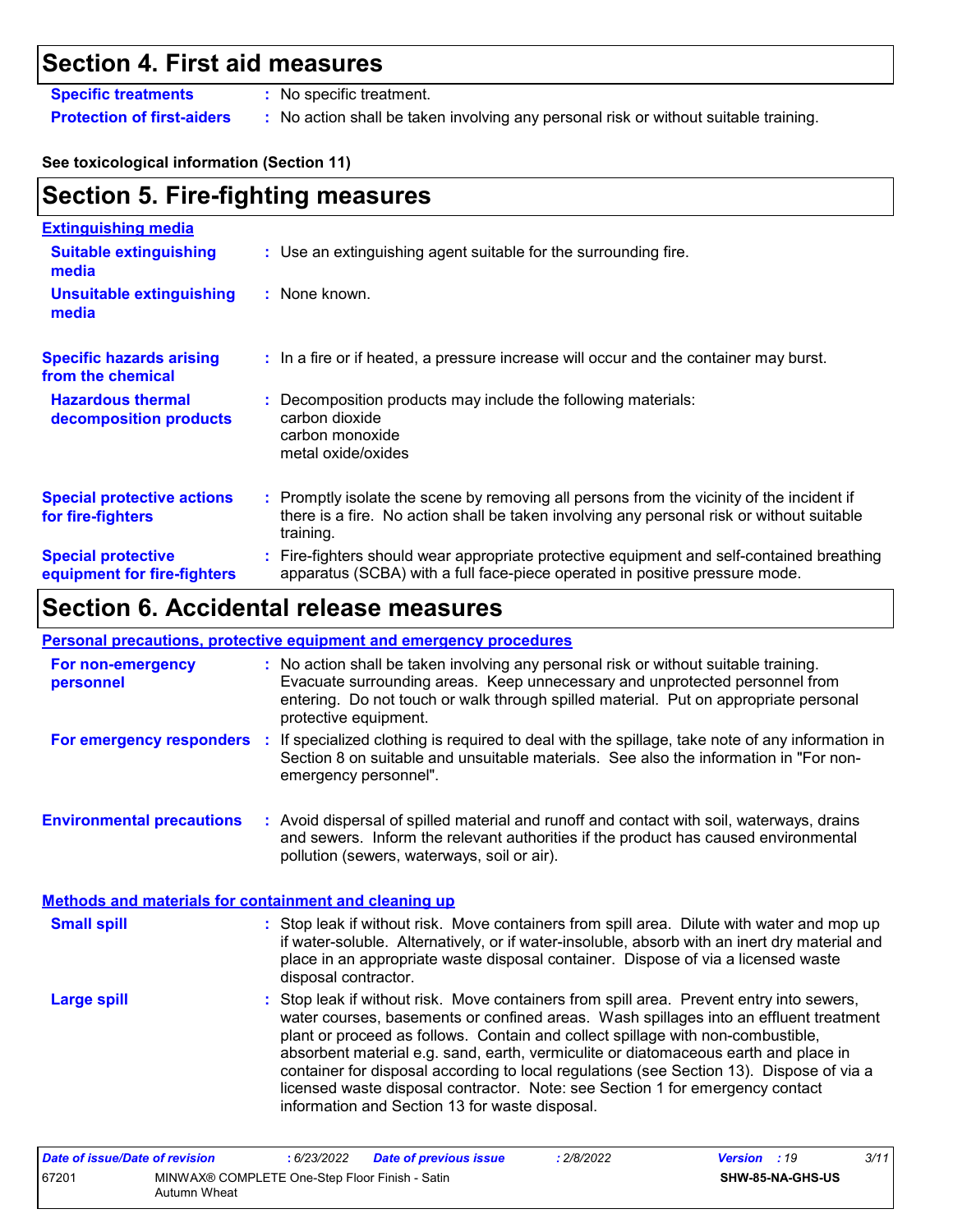## **Section 7. Handling and storage**

| <b>Precautions for safe handling</b>                                             |                                                                                                                                                                                                                                                                                                                                                                                                                                                                                                                                                                                    |
|----------------------------------------------------------------------------------|------------------------------------------------------------------------------------------------------------------------------------------------------------------------------------------------------------------------------------------------------------------------------------------------------------------------------------------------------------------------------------------------------------------------------------------------------------------------------------------------------------------------------------------------------------------------------------|
| <b>Protective measures</b>                                                       | : Put on appropriate personal protective equipment (see Section 8).                                                                                                                                                                                                                                                                                                                                                                                                                                                                                                                |
| <b>Advice on general</b><br>occupational hygiene                                 | : Eating, drinking and smoking should be prohibited in areas where this material is<br>handled, stored and processed. Workers should wash hands and face before eating,<br>drinking and smoking. Remove contaminated clothing and protective equipment before<br>entering eating areas. See also Section 8 for additional information on hygiene<br>measures.                                                                                                                                                                                                                      |
| <b>Conditions for safe storage,</b><br>including any<br><b>incompatibilities</b> | : Store in accordance with local regulations. Store in original container protected from<br>direct sunlight in a dry, cool and well-ventilated area, away from incompatible materials<br>(see Section 10) and food and drink. Keep container tightly closed and sealed until<br>ready for use. Containers that have been opened must be carefully resealed and kept<br>upright to prevent leakage. Do not store in unlabeled containers. Use appropriate<br>containment to avoid environmental contamination. See Section 10 for incompatible<br>materials before handling or use. |

## **Section 8. Exposure controls/personal protection**

#### **Control parameters**

#### **Occupational exposure limits (OSHA United States)**

| <b>Ingredient name</b>        | CAS#          | <b>Exposure limits</b>                  |
|-------------------------------|---------------|-----------------------------------------|
| Propylene Glycol              | $57 - 55 - 6$ | OARS WEEL (United States, 1/2021).      |
|                               |               | TWA: 10 mg/m <sup>3</sup> 8 hours.      |
| <b>Fumed Amorphous Silica</b> | 112945-52-5   | NIOSH REL (United States, 10/2020).     |
|                               |               | TWA: 6 mg/m <sup>3</sup> 10 hours.      |
| 2-Methoxymethylethoxypropanol | 34590-94-8    | ACGIH TLV (United States, 1/2021).      |
|                               |               | Absorbed through skin.                  |
|                               |               | TWA: 100 ppm 8 hours.                   |
|                               |               | TWA: $606$ mg/m <sup>3</sup> 8 hours.   |
|                               |               | STEL: 150 ppm 15 minutes.               |
|                               |               | STEL: 909 mg/m <sup>3</sup> 15 minutes. |
|                               |               | NIOSH REL (United States, 10/2020).     |
|                               |               | Absorbed through skin.                  |
|                               |               | TWA: 100 ppm 10 hours.                  |
|                               |               | TWA: $600 \text{ mg/m}^3$ 10 hours.     |
|                               |               | STEL: 150 ppm 15 minutes.               |
|                               |               | STEL: 900 mg/m <sup>3</sup> 15 minutes. |
|                               |               | OSHA PEL (United States, 5/2018).       |
|                               |               | Absorbed through skin.                  |
|                               |               | TWA: 100 ppm 8 hours.                   |
|                               |               | TWA: $600 \text{ mg/m}^3$ 8 hours.      |
|                               |               |                                         |

### **Occupational exposure limits (Canada)**

| <b>Ingredient name</b>                                                  |  |             | CAS#                          |                                                                                                                                                                                                                                                                                                                                                                                                                        | <b>Exposure limits</b> |                     |      |
|-------------------------------------------------------------------------|--|-------------|-------------------------------|------------------------------------------------------------------------------------------------------------------------------------------------------------------------------------------------------------------------------------------------------------------------------------------------------------------------------------------------------------------------------------------------------------------------|------------------------|---------------------|------|
| Dipropylene glycol monomethyl ether                                     |  |             | 34590-94-8                    | CA Alberta Provincial (Canada, 6/2018).<br>Absorbed through skin.<br>8 hrs OEL: 100 ppm 8 hours.<br>15 min OEL: 909 mg/m <sup>3</sup> 15 minutes.<br>8 hrs OEL: 606 mg/m <sup>3</sup> 8 hours.<br>15 min OEL: 150 ppm 15 minutes.<br><b>CA British Columbia Provincial (Canada,</b><br>6/2021). Absorbed through skin.<br>TWA: 100 ppm 8 hours.<br>STEL: 150 ppm 15 minutes.<br>CA Quebec Provincial (Canada, 6/2021). |                        |                     |      |
| Date of issue/Date of revision                                          |  | : 6/23/2022 | <b>Date of previous issue</b> |                                                                                                                                                                                                                                                                                                                                                                                                                        | : 2/8/2022             | <b>Version</b> : 19 | 4/11 |
| 67201<br>MINWAX® COMPLETE One-Step Floor Finish - Satin<br>Autumn Wheat |  |             |                               | SHW-85-NA-GHS-US                                                                                                                                                                                                                                                                                                                                                                                                       |                        |                     |      |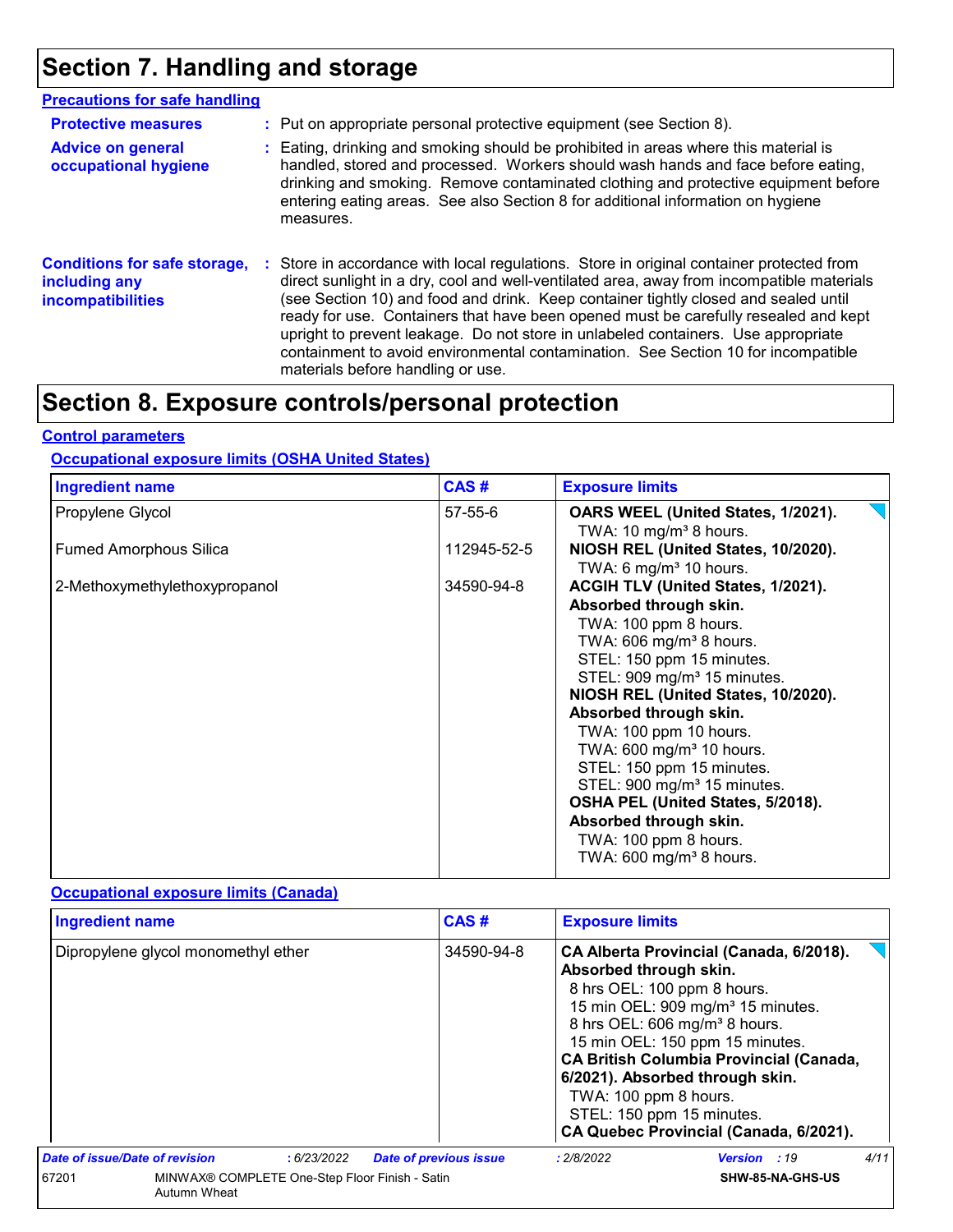## **Section 8. Exposure controls/personal protection**

| Absorbed through skin.                     |
|--------------------------------------------|
| TWAEV: 100 ppm 8 hours.                    |
| TWAEV: 606 mg/m <sup>3</sup> 8 hours.      |
| STEV: 150 ppm 15 minutes.                  |
|                                            |
| STEV: 909 mg/m <sup>3</sup> 15 minutes.    |
| CA Ontario Provincial (Canada, 6/2019).    |
| Absorbed through skin.                     |
| STEL: 150 ppm 15 minutes.                  |
| TWA: 100 ppm 8 hours.                      |
| <b>CA Saskatchewan Provincial (Canada,</b> |
|                                            |
| 7/2013). Absorbed through skin.            |
| STEL: 150 ppm 15 minutes.                  |
| TWA: 100 ppm 8 hours.                      |
|                                            |
|                                            |
|                                            |

#### **Occupational exposure limits (Mexico)**

|                               | CAS#       | <b>Exposure limits</b>                                                                                              |
|-------------------------------|------------|---------------------------------------------------------------------------------------------------------------------|
| 2-Methoxymethylethoxypropanol | 34590-94-8 | NOM-010-STPS-2014 (Mexico, 4/2016).<br>Absorbed through skin.<br>TWA: 100 ppm 8 hours.<br>STEL: 150 ppm 15 minutes. |

| <b>Appropriate engineering</b><br><b>controls</b> | : Good general ventilation should be sufficient to control worker exposure to airborne<br>contaminants.                                                                                                                                                                                                                                                                                         |
|---------------------------------------------------|-------------------------------------------------------------------------------------------------------------------------------------------------------------------------------------------------------------------------------------------------------------------------------------------------------------------------------------------------------------------------------------------------|
| <b>Environmental exposure</b><br>controls         | Emissions from ventilation or work process equipment should be checked to ensure<br>they comply with the requirements of environmental protection legislation. In some<br>cases, fume scrubbers, filters or engineering modifications to the process equipment<br>will be necessary to reduce emissions to acceptable levels.                                                                   |
| <b>Individual protection measures</b>             |                                                                                                                                                                                                                                                                                                                                                                                                 |
| <b>Hygiene measures</b>                           | Wash hands, forearms and face thoroughly after handling chemical products, before<br>eating, smoking and using the lavatory and at the end of the working period.<br>Appropriate techniques should be used to remove potentially contaminated clothing.<br>Wash contaminated clothing before reusing. Ensure that eyewash stations and safety<br>showers are close to the workstation location. |
| <b>Eye/face protection</b>                        | Safety eyewear complying with an approved standard should be used when a risk<br>assessment indicates this is necessary to avoid exposure to liquid splashes, mists,<br>gases or dusts. If contact is possible, the following protection should be worn, unless<br>the assessment indicates a higher degree of protection: safety glasses with side-<br>shields.                                |
| <b>Skin protection</b>                            |                                                                                                                                                                                                                                                                                                                                                                                                 |
| <b>Hand protection</b>                            | Chemical-resistant, impervious gloves complying with an approved standard should be<br>worn at all times when handling chemical products if a risk assessment indicates this is<br>necessary.                                                                                                                                                                                                   |
| <b>Body protection</b>                            | : Personal protective equipment for the body should be selected based on the task being<br>performed and the risks involved and should be approved by a specialist before<br>handling this product.                                                                                                                                                                                             |
| <b>Other skin protection</b>                      | : Appropriate footwear and any additional skin protection measures should be selected<br>based on the task being performed and the risks involved and should be approved by a<br>specialist before handling this product.                                                                                                                                                                       |
| <b>Respiratory protection</b>                     | Based on the hazard and potential for exposure, select a respirator that meets the<br>appropriate standard or certification. Respirators must be used according to a<br>respiratory protection program to ensure proper fitting, training, and other important<br>aspects of use.                                                                                                               |

| Date of issue/Date of revision |                                                                | : 6/23/2022 | <b>Date of previous issue</b> | : 2/8/2022 | <b>Version</b> : 19 |                         | 5/11 |
|--------------------------------|----------------------------------------------------------------|-------------|-------------------------------|------------|---------------------|-------------------------|------|
| 67201                          | MINWAX® COMPLETE One-Step Floor Finish - Satin<br>Autumn Wheat |             |                               |            |                     | <b>SHW-85-NA-GHS-US</b> |      |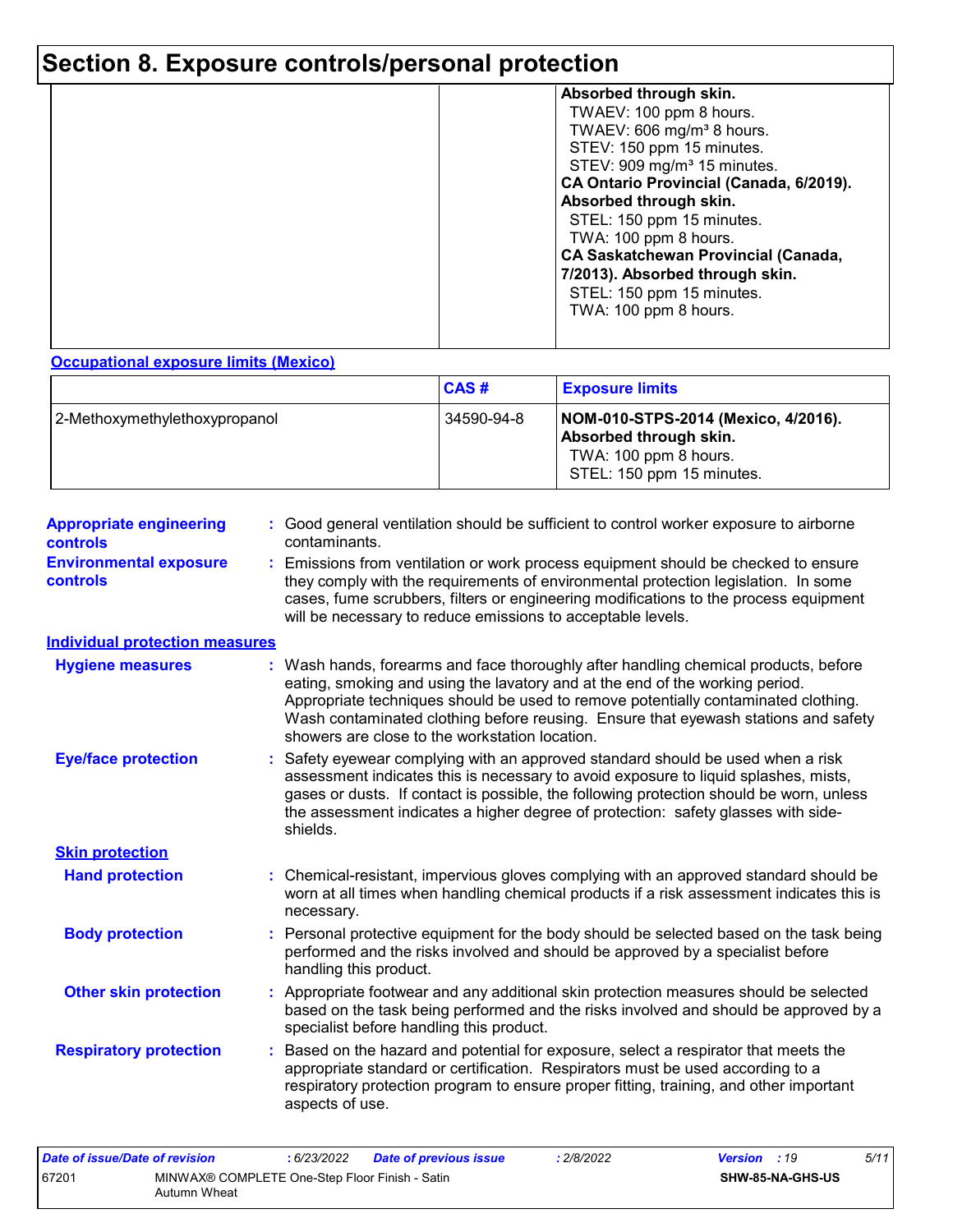## **Section 9. Physical and chemical properties**

The conditions of measurement of all properties are at standard temperature and pressure unless otherwise indicated.

| <b>Appearance</b>                                                 |                                                                |
|-------------------------------------------------------------------|----------------------------------------------------------------|
| <b>Physical state</b>                                             | $:$ Liquid.                                                    |
| <b>Color</b>                                                      | Not available.                                                 |
| Odor                                                              | Not available.                                                 |
| <b>Odor threshold</b>                                             | Not available.                                                 |
| pH                                                                | : 8                                                            |
| <b>Melting point/freezing point</b>                               | : Not available.                                               |
| <b>Boiling point, initial boiling</b><br>point, and boiling range | : $100^{\circ}$ C (212 $^{\circ}$ F)                           |
| <b>Flash point</b>                                                | : Closed cup: 100°C (212°F) [Pensky-Martens Closed Cup]        |
| <b>Evaporation rate</b>                                           | $0.8$ (butyl acetate = 1)                                      |
| <b>Flammability</b>                                               | Not available.                                                 |
| Lower and upper explosion<br>limit/flammability limit             | : Lower: 1.1%<br>Upper: 14%                                    |
| <b>Vapor pressure</b>                                             | : $2.3$ kPa (17.5 mm Hg)                                       |
| <b>Relative vapor density</b>                                     | : 1 [Air = 1]                                                  |
| <b>Relative density</b>                                           | : 1.04                                                         |
| <b>Solubility</b>                                                 | Not available.                                                 |
| <b>Partition coefficient: n-</b><br>octanol/water                 | : Not applicable.                                              |
| <b>Auto-ignition temperature</b>                                  | : Not available.                                               |
| <b>Decomposition temperature</b>                                  | : Not available.                                               |
| <b>Viscosity</b>                                                  | Kinematic (40°C (104°F)): >20.5 mm <sup>2</sup> /s (>20.5 cSt) |
| <b>Molecular weight</b>                                           | Not applicable.                                                |
| <b>Aerosol product</b>                                            |                                                                |
| <b>Heat of combustion</b>                                         | $: 2.175$ kJ/g                                                 |

# **Section 10. Stability and reactivity**

| <b>Reactivity</b>                                   | : No specific test data related to reactivity available for this product or its ingredients.              |
|-----------------------------------------------------|-----------------------------------------------------------------------------------------------------------|
| <b>Chemical stability</b>                           | : The product is stable.                                                                                  |
| <b>Possibility of hazardous</b><br><b>reactions</b> | : Under normal conditions of storage and use, hazardous reactions will not occur.                         |
| <b>Conditions to avoid</b>                          | : No specific data.                                                                                       |
| <b>Incompatible materials</b>                       | : No specific data.                                                                                       |
| <b>Hazardous decomposition</b><br>products          | : Under normal conditions of storage and use, hazardous decomposition products should<br>not be produced. |

| Date of issue/Date of revision |                                                                | 6/23/2022 | <b>Date of previous issue</b> | : 2/8/2022 | <b>Version</b> : 19 |                  | 6/11 |
|--------------------------------|----------------------------------------------------------------|-----------|-------------------------------|------------|---------------------|------------------|------|
| 67201                          | MINWAX® COMPLETE One-Step Floor Finish - Satin<br>Autumn Wheat |           |                               |            |                     | SHW-85-NA-GHS-US |      |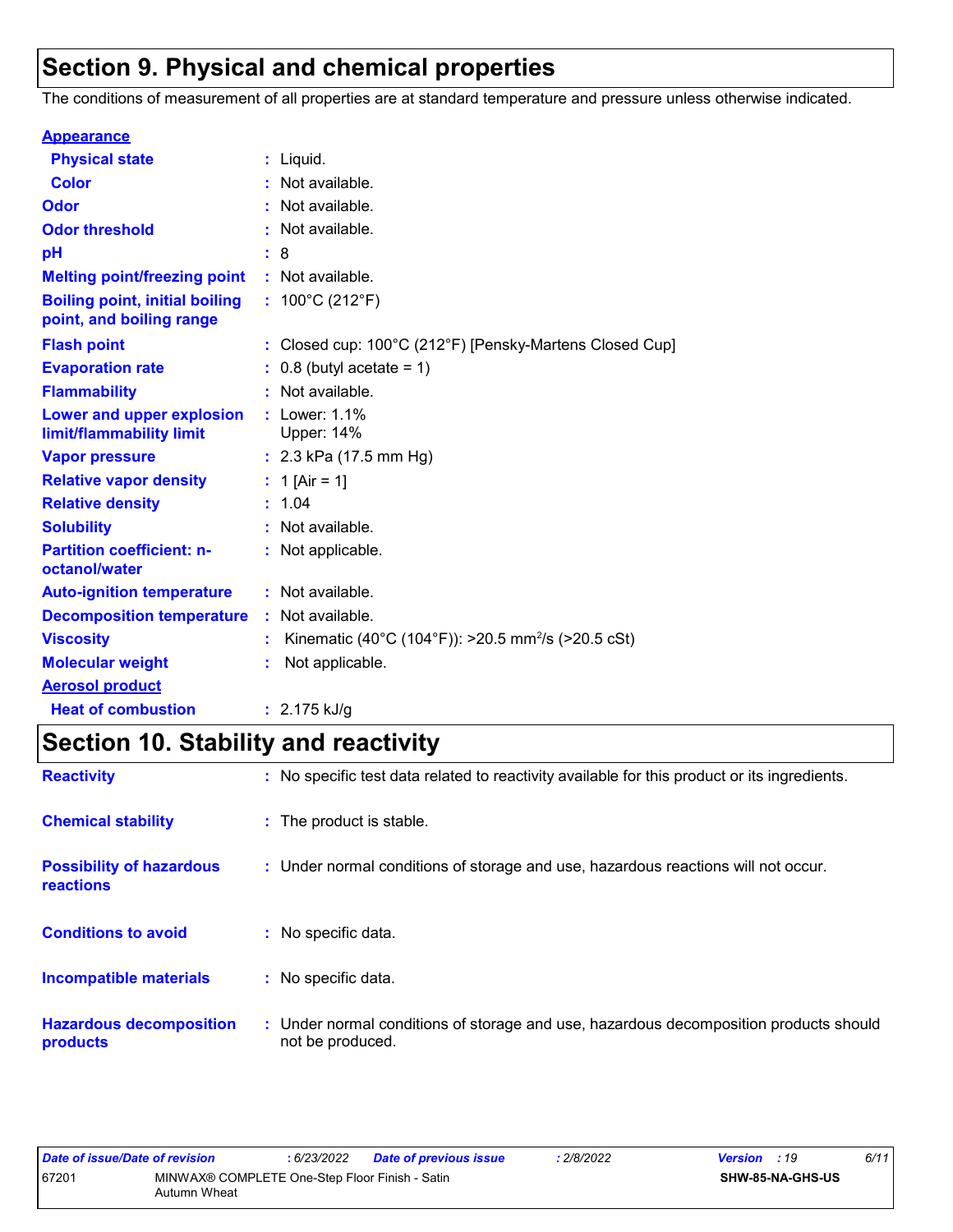## **Section 11. Toxicological information**

#### **Information on toxicological effects**

#### **Acute toxicity**

| <b>Product/ingredient name</b> | <b>Result</b>              | <b>Species</b> | <b>Dose</b>              | <b>Exposure</b> |
|--------------------------------|----------------------------|----------------|--------------------------|-----------------|
| Propylene Glycol               | ILD50 Dermal<br>ILD50 Oral | Rabbit<br>Rat  | 20800 mg/kg<br>$20$ g/kg |                 |
| Fumed Amorphous Silica         | ILD50 Oral                 | Rat            | 3160 mg/kg               |                 |

#### **Irritation/Corrosion**

| <b>Product/ingredient name</b>                       | <b>Result</b>            | <b>Species</b> | <b>Score</b> | <b>Exposure</b>  | <b>Observation</b>       |
|------------------------------------------------------|--------------------------|----------------|--------------|------------------|--------------------------|
| Propylene Glycol                                     | Eyes - Mild irritant     | Rabbit         |              | 24 hours 500     |                          |
|                                                      |                          |                |              | mg               |                          |
|                                                      | Eyes - Mild irritant     | Rabbit         |              | $100 \text{ mg}$ |                          |
|                                                      | Skin - Moderate irritant | Child          |              | 96 hours 30      | -                        |
|                                                      |                          |                |              | % C              |                          |
|                                                      | Skin - Mild irritant     | Human          |              | 168 hours        | $\blacksquare$           |
|                                                      |                          |                |              | $500 \text{ mg}$ |                          |
|                                                      | Skin - Moderate irritant | Human          |              | 72 hours 104     |                          |
|                                                      |                          |                |              | mg I             |                          |
|                                                      | Skin - Mild irritant     | Woman          |              | 96 hours 30      | $\overline{\phantom{a}}$ |
|                                                      |                          |                |              | $\%$             |                          |
| 2-Methoxymethylethoxypropanol   Eyes - Mild irritant |                          | Human          |              | 8 mg             |                          |
|                                                      | Eyes - Mild irritant     | Rabbit         |              | 24 hours 500     |                          |
|                                                      |                          |                |              | mg               |                          |
|                                                      | Skin - Mild irritant     | Rabbit         |              | 500 mg           |                          |

#### **Sensitization**

Not available.

#### **Mutagenicity**

Not available.

#### **Carcinogenicity**

Not available.

#### **Classification**

| <b>Product/ingredient name OSHA</b> | <b>IARC</b> | <b>NTP</b> |
|-------------------------------------|-------------|------------|
| <b>Fumed Amorphous Silica</b>       |             |            |

#### **Reproductive toxicity**

Not available.

#### **Teratogenicity**

Not available.

#### **Specific target organ toxicity (single exposure)**

Not available.

#### **Specific target organ toxicity (repeated exposure)**

Not available.

#### **Aspiration hazard**

Not available.

#### **Information on the likely routes of exposure :** Not available.

| Date of issue/Date of revision |                                                                | : 6/23/2022 | <b>Date of previous issue</b> | : 2/8/2022 | <b>Version</b> : 19     | 7/11 |
|--------------------------------|----------------------------------------------------------------|-------------|-------------------------------|------------|-------------------------|------|
| 67201                          | MINWAX® COMPLETE One-Step Floor Finish - Satin<br>Autumn Wheat |             |                               |            | <b>SHW-85-NA-GHS-US</b> |      |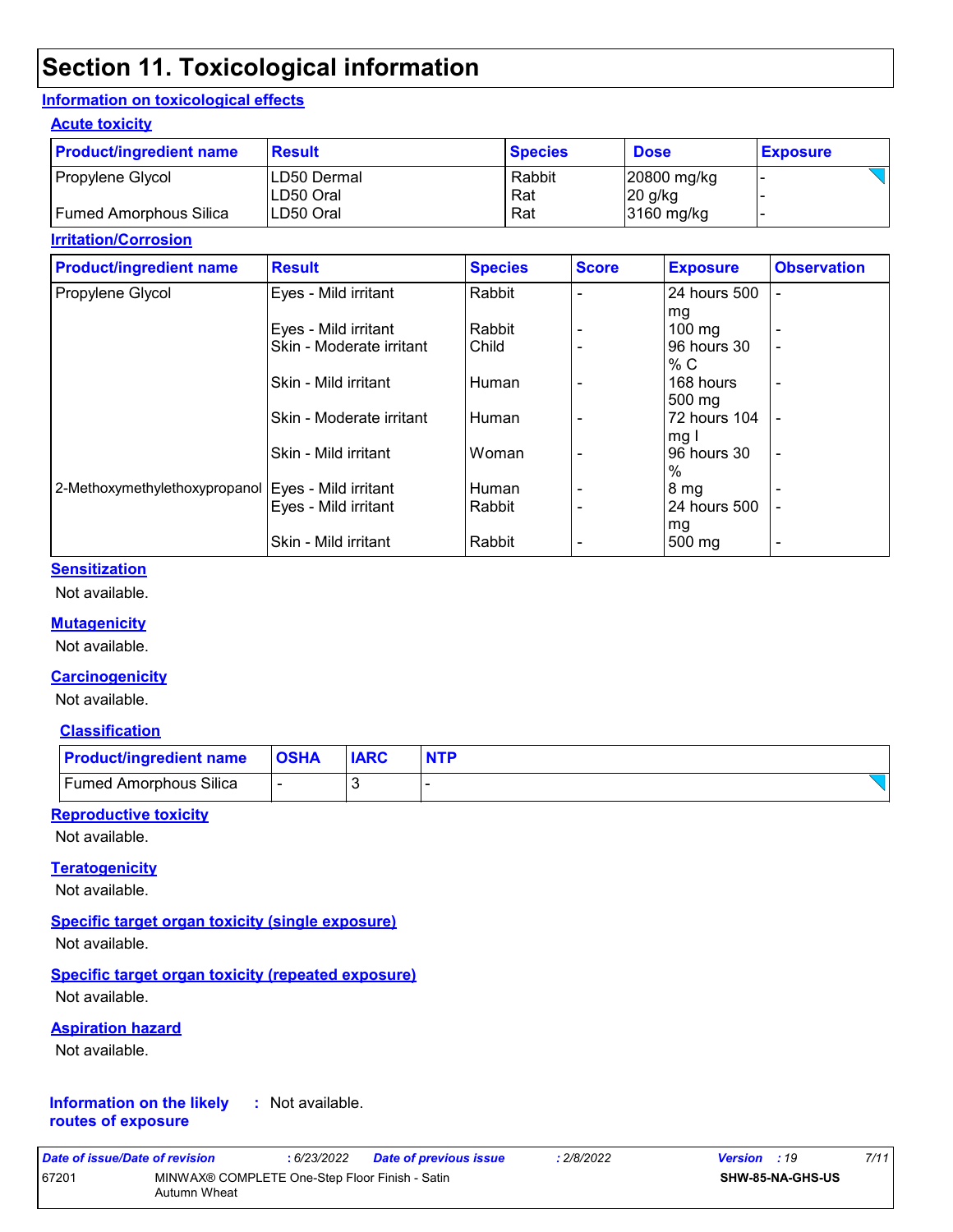## **Section 11. Toxicological information**

| <b>Potential acute health effects</b>   |                                                                                          |
|-----------------------------------------|------------------------------------------------------------------------------------------|
| <b>Eye contact</b>                      | : No known significant effects or critical hazards.                                      |
| <b>Inhalation</b>                       | No known significant effects or critical hazards.                                        |
| <b>Skin contact</b>                     | No known significant effects or critical hazards.                                        |
| <b>Ingestion</b>                        | : No known significant effects or critical hazards.                                      |
|                                         |                                                                                          |
|                                         | Symptoms related to the physical, chemical and toxicological characteristics             |
| <b>Eye contact</b>                      | : No specific data.                                                                      |
| <b>Inhalation</b>                       | No specific data.                                                                        |
| <b>Skin contact</b>                     | No specific data.                                                                        |
| <b>Ingestion</b>                        | : No specific data.                                                                      |
|                                         |                                                                                          |
|                                         | Delayed and immediate effects and also chronic effects from short and long term exposure |
| <b>Short term exposure</b>              |                                                                                          |
| <b>Potential immediate</b>              | : Not available.                                                                         |
| effects                                 |                                                                                          |
| <b>Potential delayed effects</b>        | : Not available.                                                                         |
| <b>Long term exposure</b>               |                                                                                          |
| <b>Potential immediate</b><br>effects   | : Not available.                                                                         |
| <b>Potential delayed effects</b>        | : Not available.                                                                         |
| <b>Potential chronic health effects</b> |                                                                                          |
| Not available.                          |                                                                                          |
|                                         |                                                                                          |
| <b>General</b>                          | No known significant effects or critical hazards.                                        |
| <b>Carcinogenicity</b>                  | No known significant effects or critical hazards.                                        |
| <b>Mutagenicity</b>                     | No known significant effects or critical hazards.                                        |
| <b>Teratogenicity</b>                   | No known significant effects or critical hazards.                                        |
| <b>Developmental effects</b>            | : No known significant effects or critical hazards.                                      |
| <b>Fertility effects</b>                | : No known significant effects or critical hazards.                                      |
|                                         |                                                                                          |

**Numerical measures of toxicity** Not available. **Acute toxicity estimates**

## **Section 12. Ecological information**

| <b>Toxicity</b>                |                                                                        |                                                                |                        |  |  |  |
|--------------------------------|------------------------------------------------------------------------|----------------------------------------------------------------|------------------------|--|--|--|
| <b>Product/ingredient name</b> | <b>Result</b>                                                          | <b>Species</b>                                                 | <b>Exposure</b>        |  |  |  |
| Propylene Glycol               | Acute EC50 >110 ppm Fresh water<br>Acute LC50 1020000 µg/l Fresh water | Daphnia - Daphnia magna<br>Crustaceans - Ceriodaphnia<br>dubia | I48 hours<br>I48 hours |  |  |  |
|                                | Acute LC50 710000 µg/l Fresh water                                     | <b>Fish - Pimephales promelas</b>                              | 96 hours               |  |  |  |

#### **Persistence and degradability**

| Date of issue/Date of revision |                                                                | 6/23/2022 | Date of previous issue | : 2/8/2022 | <b>Version</b> : 19 |                         | 8/11 |
|--------------------------------|----------------------------------------------------------------|-----------|------------------------|------------|---------------------|-------------------------|------|
| 67201                          | MINWAX® COMPLETE One-Step Floor Finish - Satin<br>Autumn Wheat |           |                        |            |                     | <b>SHW-85-NA-GHS-US</b> |      |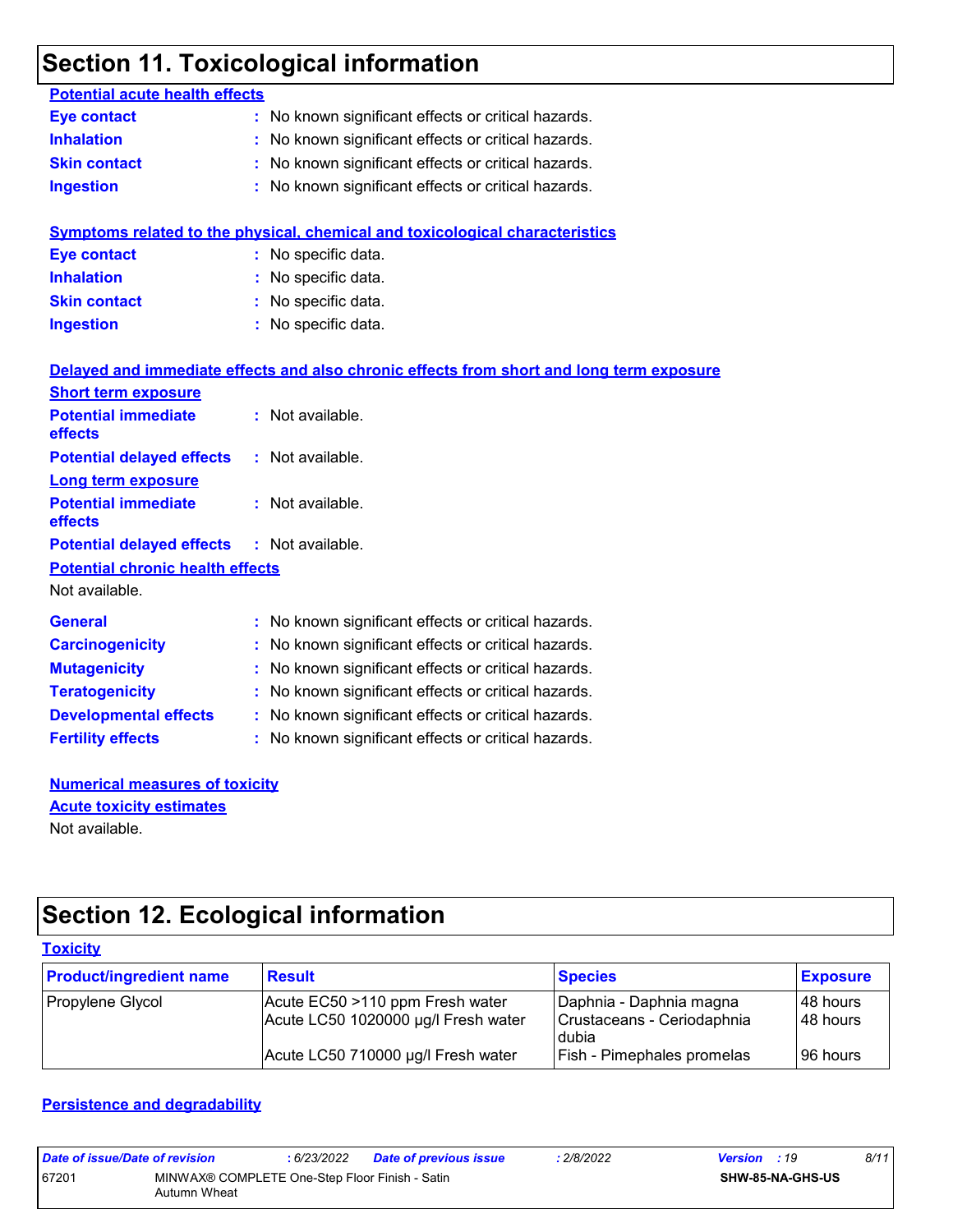## **Section 12. Ecological information**

| <b>Product/ingredient name</b> | <b>Aquatic half-life</b> | <b>Photolysis</b> | <b>Biodegradability</b> |
|--------------------------------|--------------------------|-------------------|-------------------------|
| Propylene Glycol               |                          |                   | Readily                 |

#### **Bioaccumulative potential**

Not available.

### **Mobility in soil**

**Soil/water partition coefficient (Koc)** 

**:** Not available.

#### **Other adverse effects** : No known significant effects or critical hazards.

## **Section 13. Disposal considerations**

#### **Disposal methods :**

The generation of waste should be avoided or minimized wherever possible. Disposal of this product, solutions and any by-products should at all times comply with the requirements of environmental protection and waste disposal legislation and any regional local authority requirements. Dispose of surplus and non-recyclable products via a licensed waste disposal contractor. Waste should not be disposed of untreated to the sewer unless fully compliant with the requirements of all authorities with jurisdiction. Waste packaging should be recycled. Incineration or landfill should only be considered when recycling is not feasible. This material and its container must be disposed of in a safe way. Empty containers or liners may retain some product residues. Avoid dispersal of spilled material and runoff and contact with soil, waterways, drains and sewers.

## **Section 14. Transport information**

|                                         | <b>DOT</b><br><b>Classification</b> | <b>TDG</b><br><b>Classification</b> | <b>Mexico</b><br><b>Classification</b> | <b>IATA</b>    | <b>IMDG</b>    |
|-----------------------------------------|-------------------------------------|-------------------------------------|----------------------------------------|----------------|----------------|
| <b>UN number</b>                        | Not regulated.                      | Not regulated.                      | Not regulated.                         | Not regulated. | Not regulated. |
| <b>UN proper</b><br>shipping name       | $\blacksquare$                      | $\overline{\phantom{a}}$            |                                        |                |                |
| <b>Transport</b><br>hazard class(es)    | $\blacksquare$                      | $\overline{\phantom{a}}$            |                                        |                | -              |
| <b>Packing group</b>                    | $\overline{\phantom{a}}$            | $\blacksquare$                      | $\blacksquare$                         | ۰              | $\blacksquare$ |
| <b>Environmental</b><br>hazards         | No.                                 | No.                                 | No.                                    | No.            | No.            |
| <b>Additional</b><br><b>information</b> | $\overline{\phantom{0}}$            | $\overline{\phantom{0}}$            |                                        |                |                |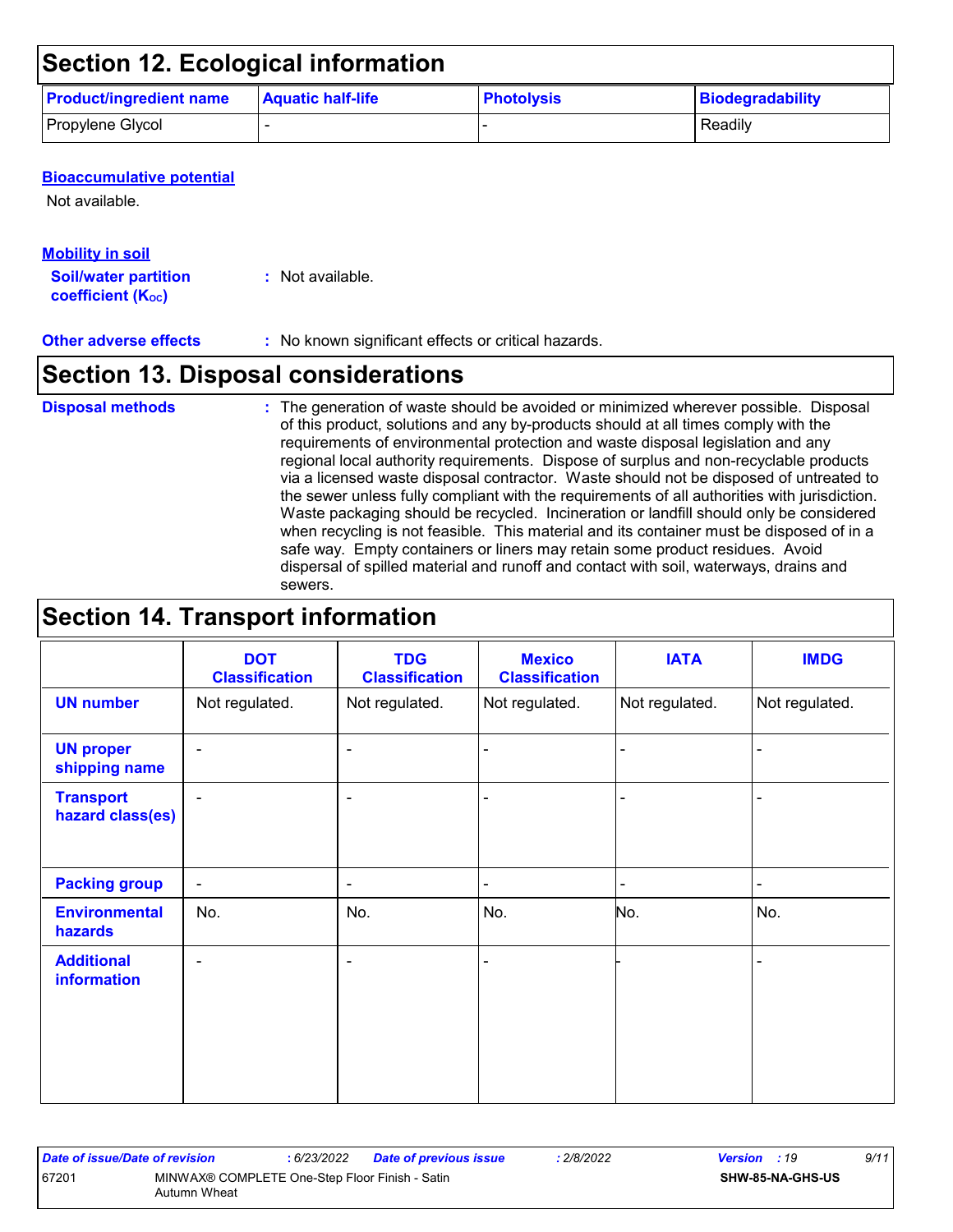## **Section 14. Transport information**

| <b>Special precautions for user :</b>                    | Multi-modal shipping descriptions are provided for informational purposes and do not<br>consider container sizes. The presence of a shipping description for a particular<br>mode of transport (sea, air, etc.), does not indicate that the product is packaged<br>suitably for that mode of transport. All packaging must be reviewed for suitability<br>prior to shipment, and compliance with the applicable regulations is the sole<br>responsibility of the person offering the product for transport. People loading and<br>unloading dangerous goods must be trained on all of the risks deriving from the<br>substances and on all actions in case of emergency situations. |
|----------------------------------------------------------|-------------------------------------------------------------------------------------------------------------------------------------------------------------------------------------------------------------------------------------------------------------------------------------------------------------------------------------------------------------------------------------------------------------------------------------------------------------------------------------------------------------------------------------------------------------------------------------------------------------------------------------------------------------------------------------|
| <b>Transport in bulk according</b><br>to IMO instruments | : Not available.                                                                                                                                                                                                                                                                                                                                                                                                                                                                                                                                                                                                                                                                    |

: Not available. **Proper shipping name :**

## **Section 15. Regulatory information**

**TSCA 5(a)2 proposed significant new use rules**: 2-Methyl-4-isothiazolin-3-one; 5-Chloro-2-methylisothiazolinone

#### **SARA 313**

SARA 313 (40 CFR 372.45) supplier notification can be found on the Environmental Data Sheet.

#### **California Prop. 65**

WARNING: This product contains chemicals known to the State of California to cause cancer and birth defects or other reproductive harm.

| <b>International requiations</b> |
|----------------------------------|
|----------------------------------|

| <b>International lists</b> | : Australia inventory (AIIC): Not determined.                |
|----------------------------|--------------------------------------------------------------|
|                            | China inventory (IECSC): Not determined.                     |
|                            | Japan inventory (CSCL): Not determined.                      |
|                            | Japan inventory (ISHL): Not determined.                      |
|                            | Korea inventory (KECI): Not determined.                      |
|                            | New Zealand Inventory of Chemicals (NZIoC): Not determined.  |
|                            | Philippines inventory (PICCS): Not determined.               |
|                            | Taiwan Chemical Substances Inventory (TCSI): Not determined. |
|                            | Thailand inventory: Not determined.                          |
|                            | Turkey inventory: Not determined.                            |
|                            | Vietnam inventory: Not determined.                           |

## **Section 16. Other information**

**Hazardous Material Information System (U.S.A.)**



**The customer is responsible for determining the PPE code for this material. For more information on HMIS® Personal Protective Equipment (PPE) codes, consult the HMIS® Implementation Manual.**

**Caution: HMIS® ratings are based on a 0-4 rating scale, with 0 representing minimal hazards or risks, and 4 representing significant hazards or risks. Although HMIS® ratings and the associated label are not required on SDSs or products leaving a facility under 29 CFR 1910.1200, the preparer may choose to provide them. HMIS® ratings are to be used with a fully implemented HMIS® program. HMIS® is a registered trademark and service mark of the American Coatings Association, Inc.**

**Procedure used to derive the classification**

| <b>Classification</b> | <b>Justification</b> |
|-----------------------|----------------------|
| Not classified.       |                      |
|                       |                      |

| Date of issue/Date of revision |                                                                | : 6/23/2022 | <b>Date of previous issue</b> | 2/8/2022 | <b>Version</b> : 19 |                         | 10/11 |
|--------------------------------|----------------------------------------------------------------|-------------|-------------------------------|----------|---------------------|-------------------------|-------|
| 67201                          | MINWAX® COMPLETE One-Step Floor Finish - Satin<br>Autumn Wheat |             |                               |          |                     | <b>SHW-85-NA-GHS-US</b> |       |